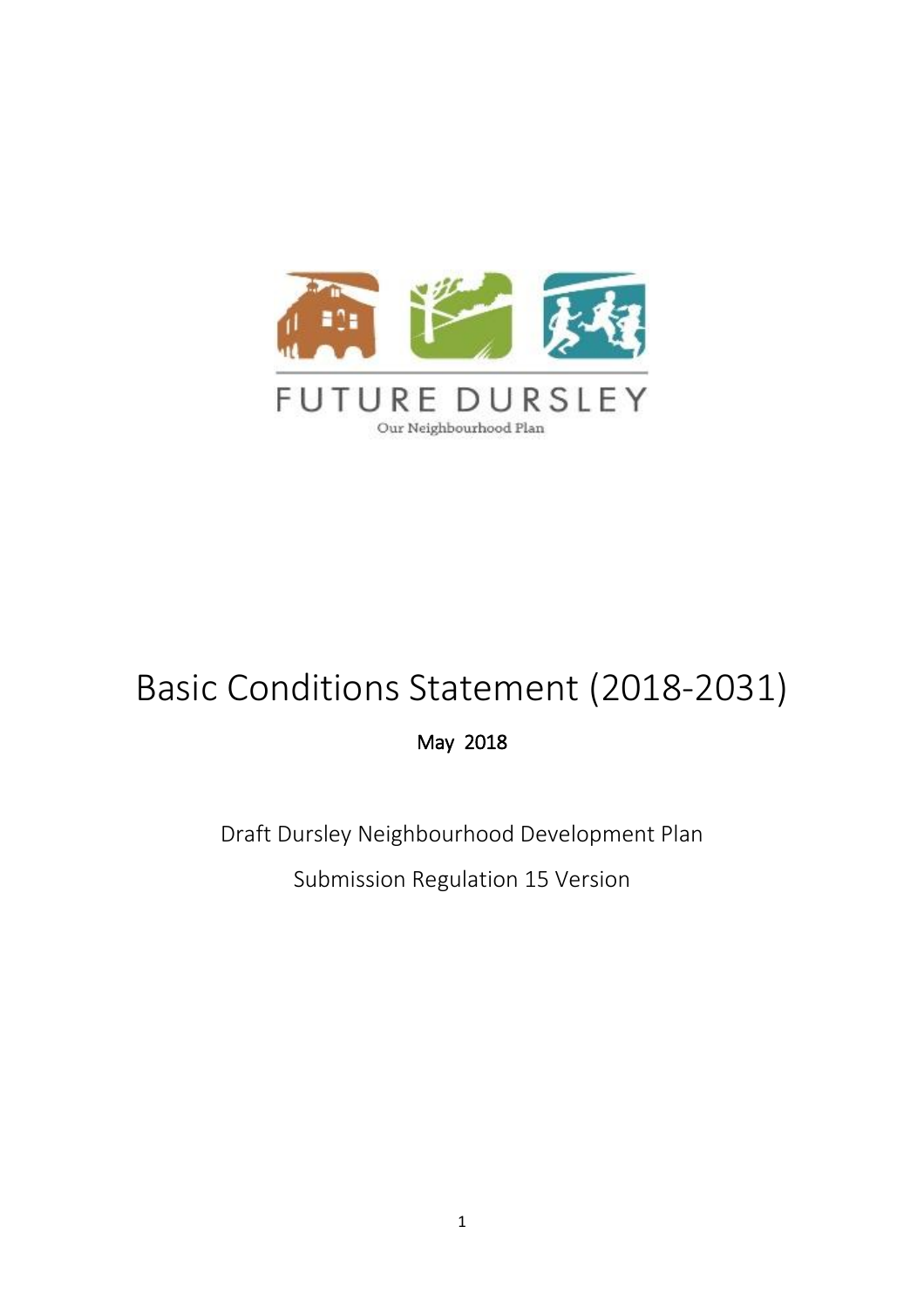## A Introduction

### A1 Outline

- A1.1 This basic conditions statement demonstrates how the *Draft Dursley Neighbourhood Development Plan* meets the basic conditions set out in paragraph 8 (2) of Schedule 4B to the *Town & Country Planning Act* 1990 as applied to Neighbourhood Plans by section 38A of the *Planning & Compulsory Purchase Act* 2004<sup>1</sup> .
- A1.2 The qualifying body (Dursley Town Council) is required to produce this statement in line with regulation 15(1)(d) and regulation 22 (1)(e) of the *Neighbourhood Planning (General) Regulation*s 2012 (as amended).
- A1.3 This basic conditions statement has been prepared with regard to the following guidance/legislation:
	- The Locality *Template Basic Conditions Statement<sup>2</sup>*
	- The Planning Aid Guide *Approaches to Writing a Basic Conditions Statements*<sup>3</sup>
	- The Planning Advisory Service's *Legal A Guide for Councils: Meeting your legal requirements for Neighbourhood Development Plans<sup>4</sup>*
	- $\Box$  The relevant extracts from the National Planning Practice Guidance<sup>5</sup>
	- $\Box$  The relevant Acts and Regulations which pertain to Neighbourhood Development Plans
- A1.4 A draft of the Statement has also been provided to the Planning Department at Stroud District Council

 $^1$  Planning Portal- National Planning Policy

*<sup>2</sup>* Template Basic Conditions Statement – Community Knowledge Hub

 $3$ Locality Guidance – Writing a Basic Conditions Statement Guidance and Best Practice Examples

*<sup>4</sup>* PAS Legal Compliance Checklist for NDP

<sup>&</sup>lt;sup>5</sup> Planning Portal – National Planning Policy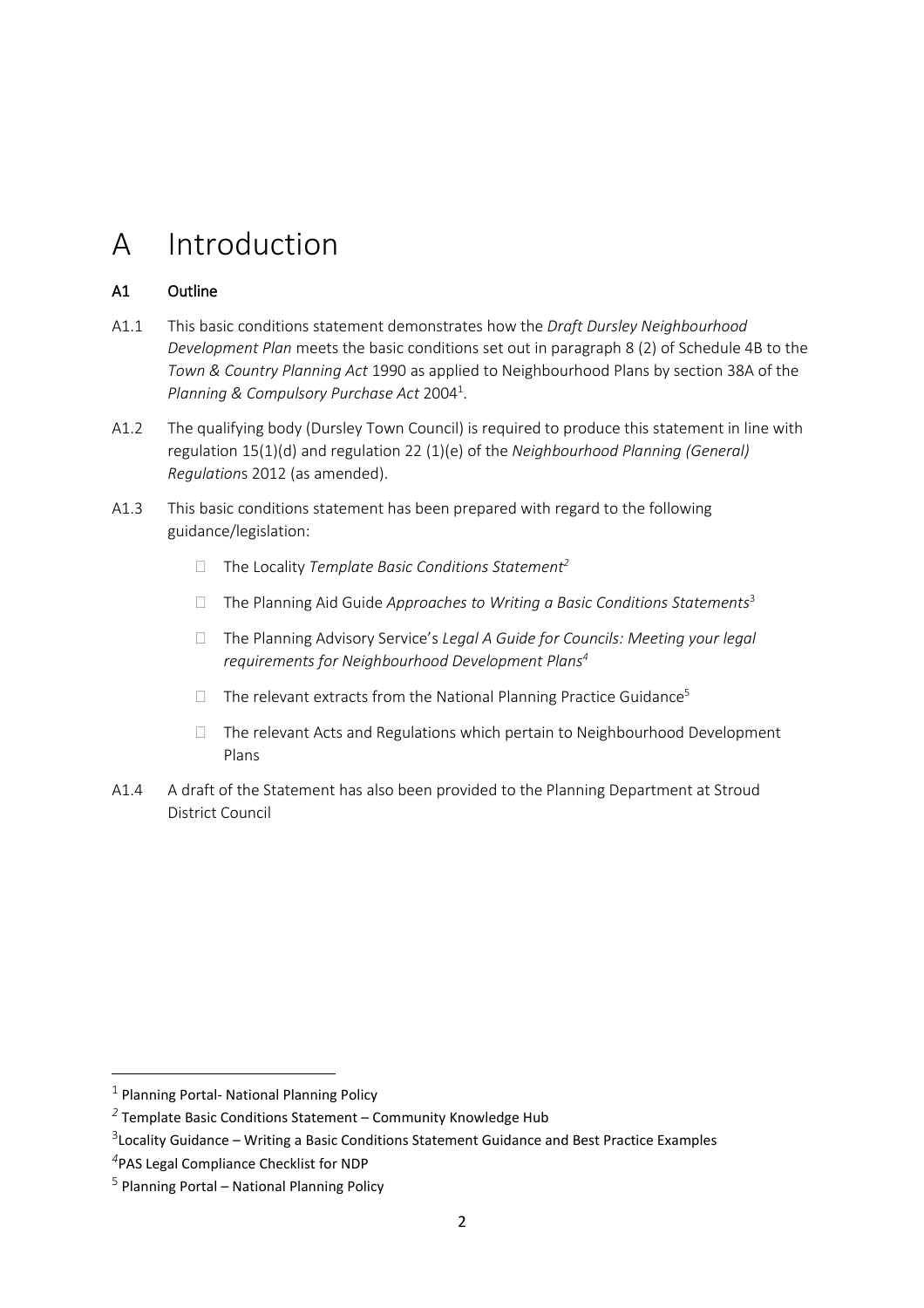## B Legal Requirements

This part of the basic conditions statement confirms that in the view of Dursley Town Council, the draft *Dursley Neighbourhood Development Plan (Submission Reg 15 Version) meets the legal requirements for a Neighbourhood Plan.*

### B1 the draft plan is being submitted by the qualifying body

B1.1 The Dursley Neighbourhood Development Plan is being submitted by Dursley Town Council – who are the qualifying body.

### B2 What is being proposed is a neighbourhood development plan

B2.1 The Dursley Neighbourhood Development Plan relates to planning matters (the use and development of land) and has been prepared in accordance with the statutory requirements and processesset out in the *Town and Country Planning Act* 1990 (as amended by the *Localism Act* 2011) and the *Neighbourhood Planning Regulations* 2012.

### B3 The proposed neighbourhood plan states the period for which it is to have effect.

B3.1 The draft Dursley Neighbourhood Development Plan specifies the period for which is to have effect as 2018 – 2031, on the cover.

#### B4 The policies do not relate to excluded development

B4.1 The neighbourhood plan proposal does not deal with county matters (mineral extraction and waste development), nationally significant infrastructure or any other matters set out in Section 61K of the *Town and Country Planning Act* 1990.

### B5 The proposed neighbourhood plan does not relate to more than one neighbourhood area and there are no other neighbourhood development plans in place within the neighbourhood area.

- B5.1 The neighbourhood plan proposal relates to the Dursley Neighbourhood Area and to no other area. There are no other neighbourhood plans relating to this neighbourhood area.
- B5.2 The Dursley Neighbourhood Area was designated on 4th February 2014<sup>6</sup>, the Neighbourhood Area boundary is shown in Appendix 1 to this statement and within the Neighbourhood Plan. The Neighbourhood Area follows the Dursley Town Council boundary.

 $6$  Stroud NDP Designations webpage – Dursley NDP Area Designation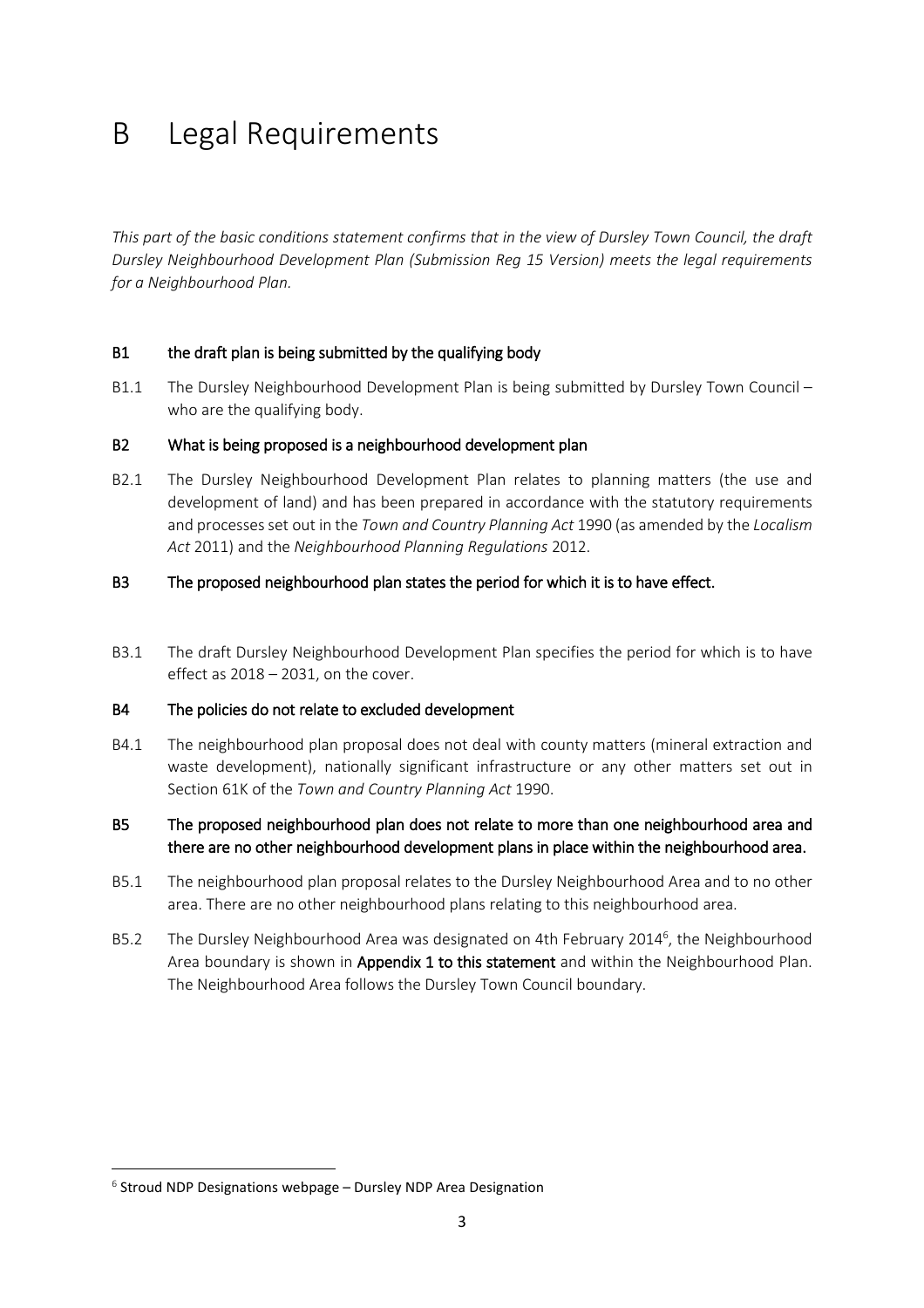## C Basic Conditions

This part of the basic conditions statement confirms that in the view of Dursley Town Council, the draft *Dursley Neighbourhood Development Plan (Submission Reg 15 Version) meets all the basic conditions required for a Neighbourhood Plan.*

### C1 Have appropriate regard to national policy

 $C1.1$  The National Planning Policy Framework (NPPF)<sup>7</sup> sets out the Planning Policies for England, together with the National Planning Practice Guidance (NPPG)<sup>8</sup>. **Table 1** below, briefly summarises how the national policies and guidance have been taken into account for each planning policy in the Dursley NDP. This approach follows the format employed by Arundel District Council in their Basic Conditions Statement, as referenced in Planning Aid Guidance as good practice<sup>9</sup>. The non-land-use policies included in the NDP (referred to as Projects throughout the plan) have not been assessed.

| Policy Ref | <b>Planning Policy Title</b>             | Key NPPF<br>Cross Ref | Commentary                                                                                                                                                                                                                                                      |
|------------|------------------------------------------|-----------------------|-----------------------------------------------------------------------------------------------------------------------------------------------------------------------------------------------------------------------------------------------------------------|
| TC1        | Town Centre Public Realm<br>Improvements | Para 58; 8;<br>9;23;  | The plan provides a policy framework which<br>protects the distinctive qualities of place<br>including enhancements to the public realm<br>and streetscapes.<br>It also supports the vitality of the town centre<br>in line with section 2 para 23 of the NPPF. |
| ES1        | Green Infrastructure                     | Para 99;<br>114;      | The NDP plans for Green Infrastructure in<br>accordance with national guidelines which<br>encourage plan-making to consider this,<br>planning for ecological and green networks.                                                                                |

### *Policies*

<sup>7</sup> Planning Portal National Planning Guidance for NDPs

<sup>8</sup> Planning Portal Guidance for NDPs

<sup>9</sup>Arundel NDP Basic Conditions Statement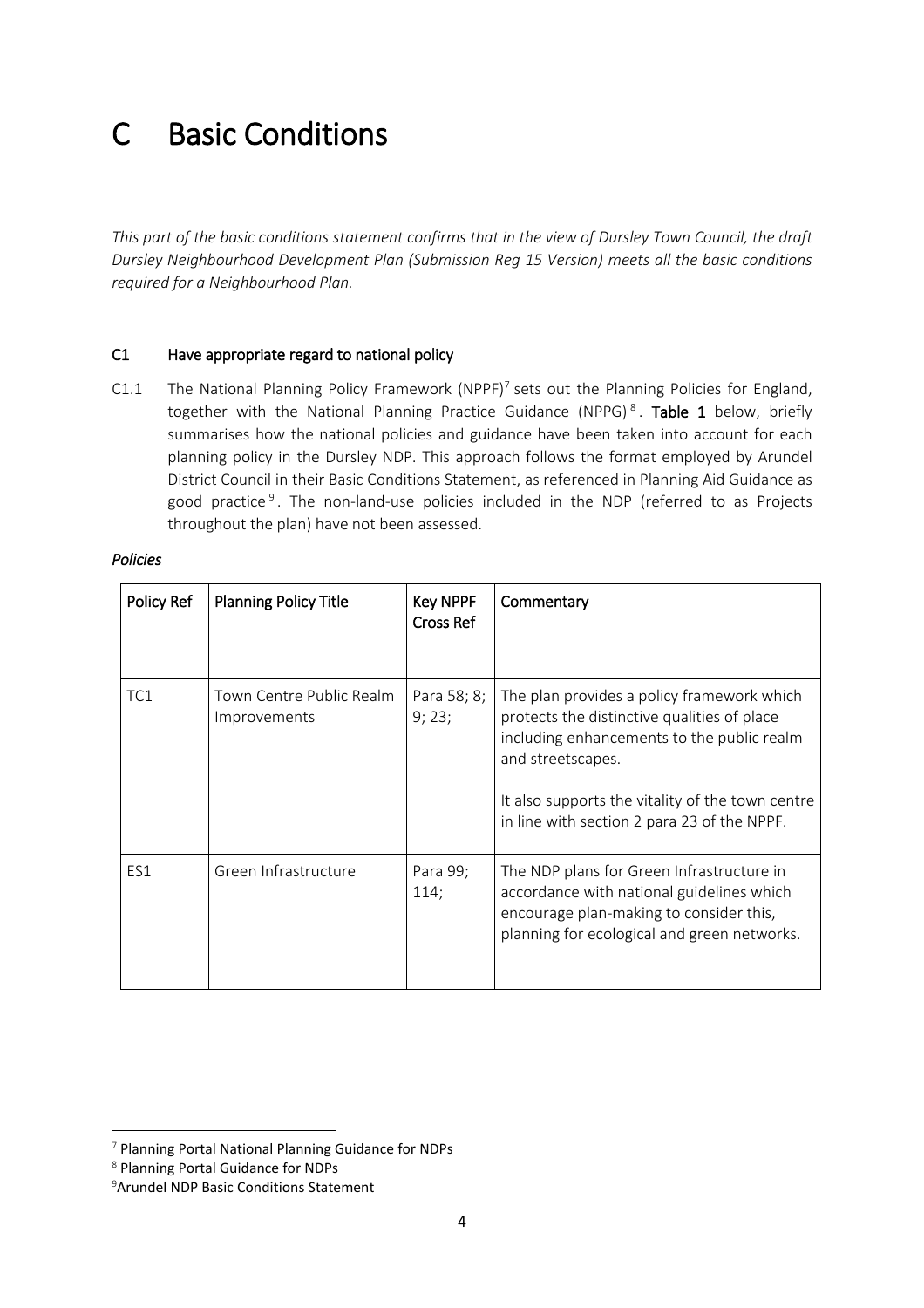| Policy Ref      | <b>Planning Policy Title</b>                    | <b>Key NPPF</b><br><b>Cross Ref</b> | Commentary                                                                                                                                                                                                                                                                          |
|-----------------|-------------------------------------------------|-------------------------------------|-------------------------------------------------------------------------------------------------------------------------------------------------------------------------------------------------------------------------------------------------------------------------------------|
| ES <sub>2</sub> | Ancient Woodlands                               | Para 118                            | This policy conforms with national policies<br>which protect ancient woodlands from<br>development that would adversely affect<br>them, unless the need for and the benefits of<br>the development clearly outweigh the loss.                                                       |
| ES <sub>3</sub> | Key Views and Landscape                         | Para 58                             | The plan provides a policy framework which<br>protects the distinctive qualities of place<br>including landscape character and the<br>national Area of Outstanding Natural Beauty<br>designation.                                                                                   |
| H1              | Housing Development                             | Para 16                             | The NDP supports the levels of housing<br>growth identified in the Stroud Local Plan as<br>required by the NPPF para 16.                                                                                                                                                            |
| H <sub>2</sub>  | Housing Quality                                 | Para 56-58                          | The NDP reinforces the principles of high<br>quality and inclusive design identified in the<br>NPPF.                                                                                                                                                                                |
| E1              | Safeguarding Employment<br>Sites                | Para 28                             | The plan supports local business<br>development.                                                                                                                                                                                                                                    |
| E <sub>2</sub>  | Encourage Start up and<br><b>New Businesses</b> | Para 28                             | The plan supports local business<br>development.                                                                                                                                                                                                                                    |
| E <sub>3</sub>  | <b>Town Centre</b>                              | Para 69                             | The NDP policies protect the role of the town<br>centre as a vibrant place and focus for retail.                                                                                                                                                                                    |
| E4              | Visitor Accommodation                           | Para 28                             | The plan supports rural tourism<br>development, specifically visitor<br>accommodation.                                                                                                                                                                                              |
| D <sub>1</sub>  | Character and Design                            | Para 58;<br>59                      | The plan promotes policies that relate to the<br>character and identity of place including local<br>urban design policies, which are evidence<br>based. The design policy reflects the<br>principles of the NPPF and are not overly<br>prescriptive but identify opportunity areas. |
| SF1             | <b>Community Facilities</b>                     | Para 58                             | The plan policies support and identify local<br>community facilities.                                                                                                                                                                                                               |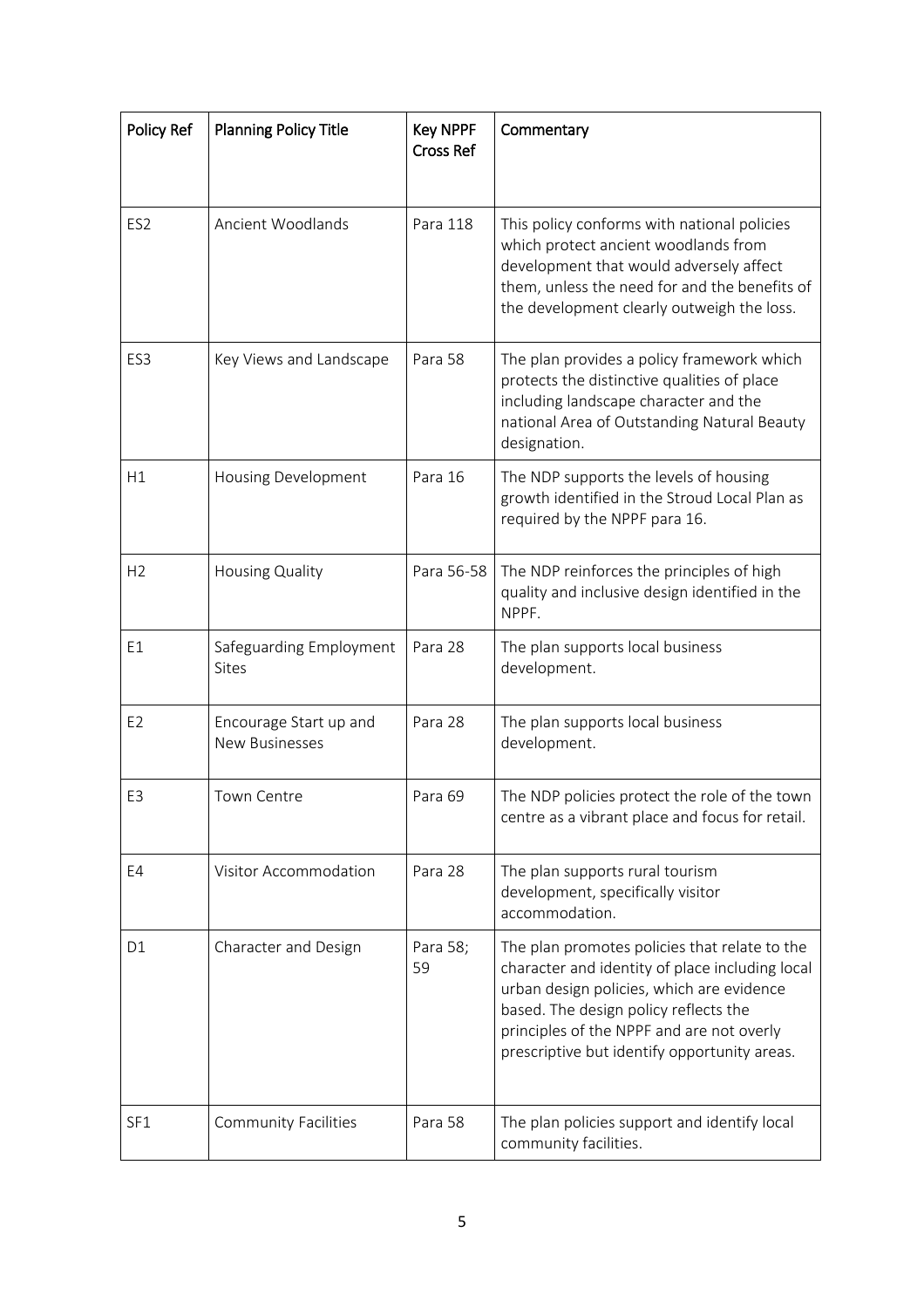| Policy Ref      | <b>Planning Policy Title</b>                        | <b>Key NPPF</b><br><b>Cross Ref</b> | Commentary                                                                                                                                                                                                                                                                                                                                                                                                                                                                                                                                                           |
|-----------------|-----------------------------------------------------|-------------------------------------|----------------------------------------------------------------------------------------------------------------------------------------------------------------------------------------------------------------------------------------------------------------------------------------------------------------------------------------------------------------------------------------------------------------------------------------------------------------------------------------------------------------------------------------------------------------------|
| SF <sub>2</sub> | Local Green Space<br>Designation                    | Para 77-<br>79; NPG<br>advice       | The NDP local green space designations<br>reflect the national criteria, and have been<br>developed with this evidence based approach<br>and in consultation with local people. It is the<br>view of the qualifying body that local green<br>space designations within the AONB are<br>justified in line with the requirement of para<br>79. The approach has also had regard to the<br>NPG advice.<br>See separate Dursley NDP - Local Green<br>Space Evidence Report (April 2018) for full<br>details of all correspondence related to 8<br>proposed LGSD in plan. |
| T1              | Car Parking                                         | Para 39                             | The NDP complies with the car parking<br>standards set out in the Stroud Local Plan in<br>line with para 39 of the NPPF. The approach<br>also complies with the 2016 Ministerial<br>Statement on Car Parking Standards                                                                                                                                                                                                                                                                                                                                               |
| T <sub>2</sub>  | Improve connections for<br>pedestrians and cyclists | Para 35                             | The plan seeks to give priority to cycle and<br>pedestrian movement in line with the<br>national policy movement hierarchy<br>summarised in para 35 of the NPPF.                                                                                                                                                                                                                                                                                                                                                                                                     |

*Table 1: Dursley NDP General Planning/Land Use Policies in relation to the NPPF*

### C2 Contributes to the achievement of sustainable development

- C2.1 The keys ways that the Dursley Neighbourhood Plan will help contribute to meeting the objectives of sustainable Development are detailed below:
	- $\Box$  The Neighbourhood Plan contains policies which relate to the environmental, social and economic aspects of the Parish. [Policies: All]
	- $\Box$  The Neighbourhood Plan supports the protection and enhancement of environmental and historic assets. [Policies: TC1, ES1, ES2, ES3, D1, SF2]
	- $\Box$  The Neighbourhood Plan supports the protection and enhancement of local facilities and infrastructure. [Policies: TC1, ES1, E1, E3, E4, SF2, T2]
	- $\Box$  The Neighbourhood Plan is positive and proactive. It seeks to shape and direct housing, employment and retail development to the most appropriate locations in line with national policy considerations. [Policies: E1, E2, E3, E4, H1]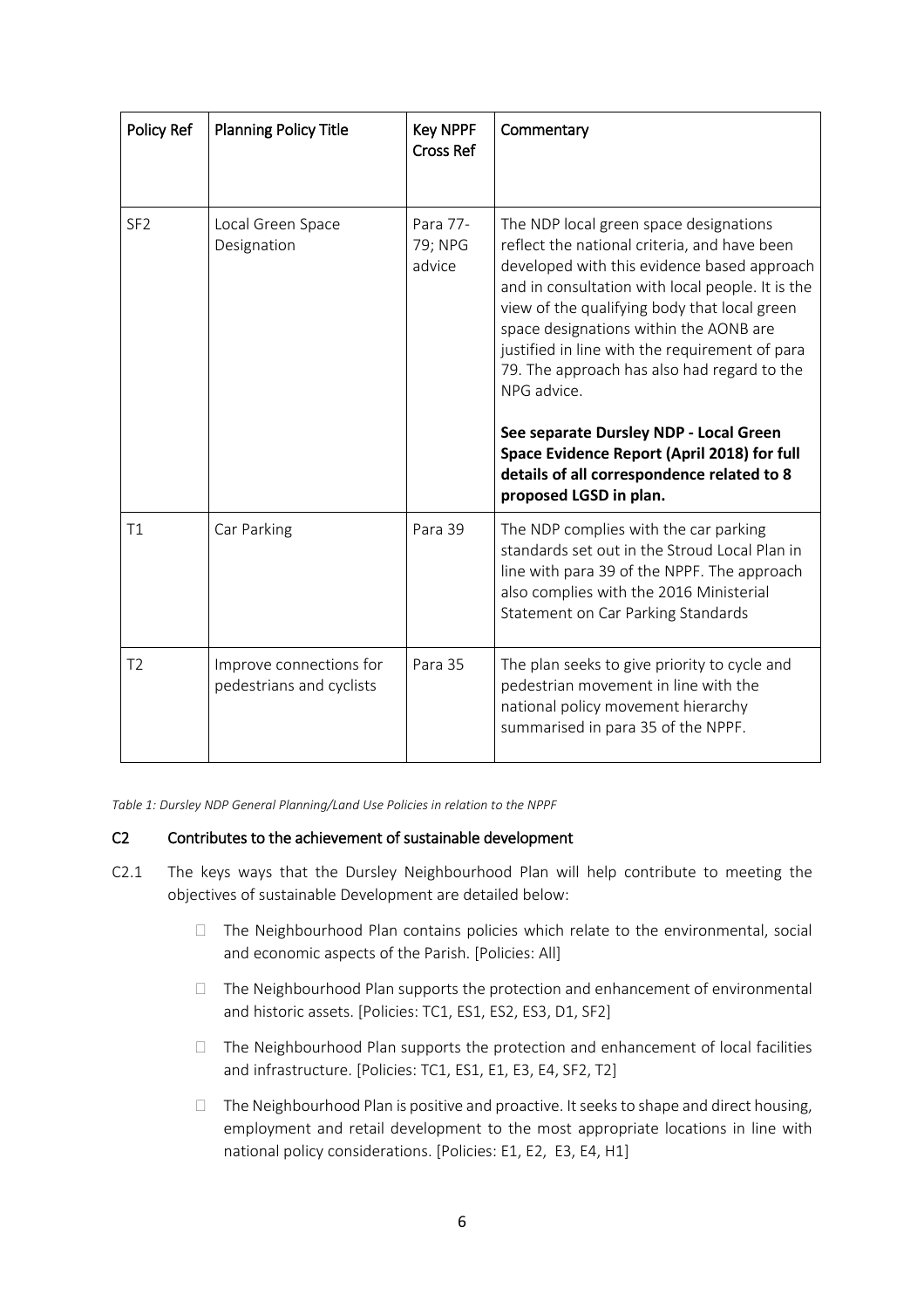- C2.2 The above approach follows the format employed by Broughton Astley Parish Council in their Basic Conditions Statement, as referenced in Planning Aid Good Practice Guidance<sup>10</sup>.
- C2.3 In addition, a Sustainability Appraisal matrix has been completed to assess the emerging NDP policies by the NDP Steering Group, using the approach advocated by Stroud District Council in their NDP Sustainability Appraisal matrix template. This assessment is included as Appendix 1 to this report.

### C3 Be in general conformity with strategic local policy

- C3.1 The Local Policy which applies to the Dursley Neighbourhood Plan Area can be found in the following key policy documents:
	- $\Box$  Stroud Local Plan (Adopted by Stroud District Council, 2015)<sup>11</sup>;
- C3.2 As the Local Plan is strategic in nature, general conformity will be considered against this.
- C3.3 The qualifying body considers that the Neighbourhood Plan is in general conformity with the adopted Stroud District Council Local Plan 2015. This is outlined in more detail in Table 2 below.

| Policy Ref      | Planning<br>Policy<br>Title                        | Key Local Plan<br><b>Cross Ref</b>                                                                                                                                         | Commentary                                                                                                                                                                                                                                                                                                                                                              |
|-----------------|----------------------------------------------------|----------------------------------------------------------------------------------------------------------------------------------------------------------------------------|-------------------------------------------------------------------------------------------------------------------------------------------------------------------------------------------------------------------------------------------------------------------------------------------------------------------------------------------------------------------------|
| TC <sub>1</sub> | <b>Town Centre</b><br>Public Realm<br>Improvements | SO3 Strategic<br>objective; Town<br>Centre and Retail;<br>ES12 Better design<br>of places; CP12;<br>Guiding principles<br>for Dursley area<br>item 4 p62 and<br>para 3.36; | Policy CP12 of the Stroud Local Plan<br>recognises Dursley town centre as a key<br>location for retail and as a centre for activity<br>including retail. Public realm improvements<br>are a key part of the vision for Dursley and<br>support its role as a vibrant attractive town<br>centre. Projects which support the vitality of<br>the town centre are supported. |

<sup>10</sup> Broughton Astley NDP Basic Conditions Statement

<sup>&</sup>lt;sup>11</sup> Stroud Local Plan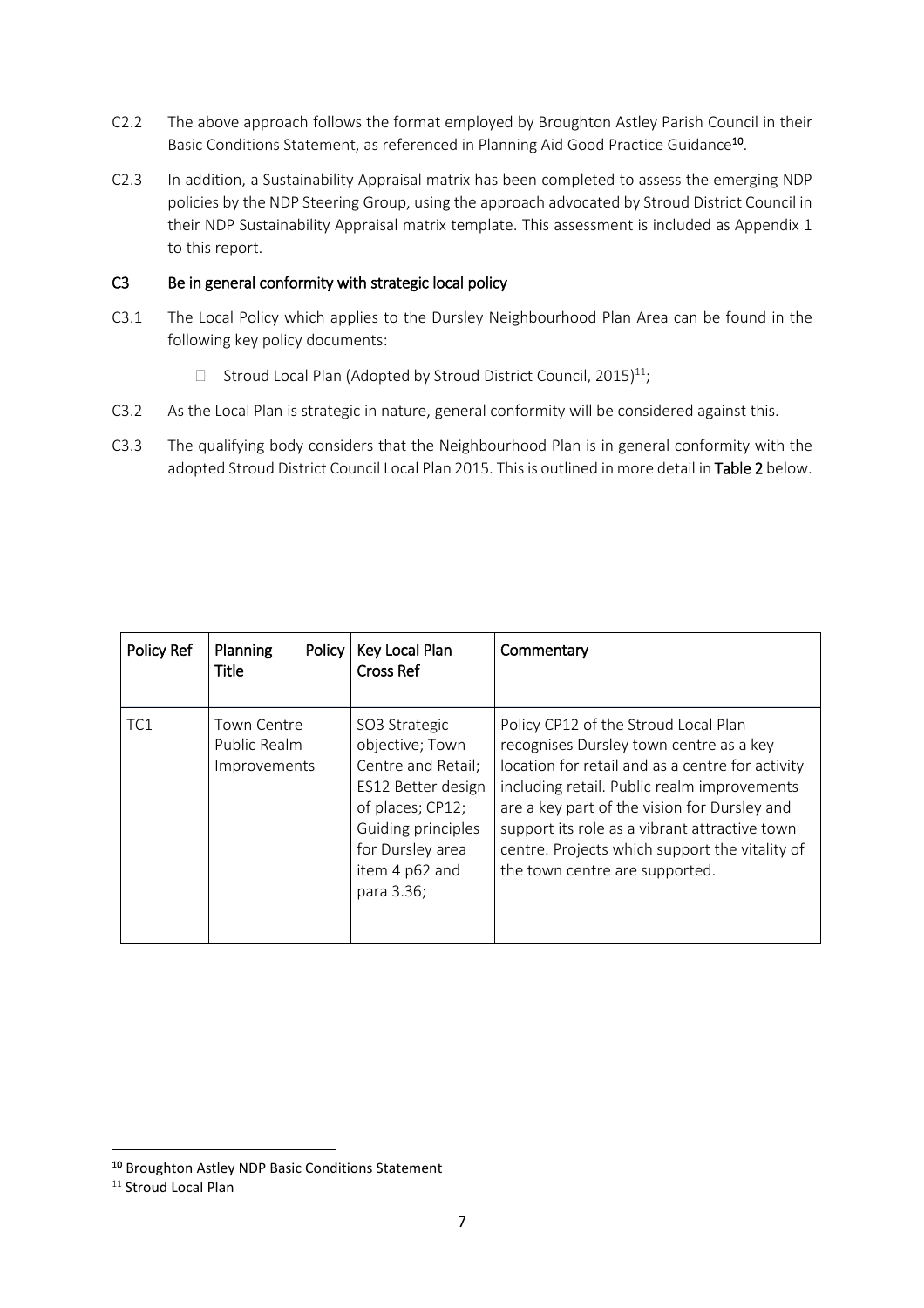| Policy Ref      | Policy<br>Planning<br><b>Title</b> | Key Local Plan<br><b>Cross Ref</b>                                                                                                                                            | Commentary                                                                                                                                                                                                                                                                                                                                                                                                                                                                                    |
|-----------------|------------------------------------|-------------------------------------------------------------------------------------------------------------------------------------------------------------------------------|-----------------------------------------------------------------------------------------------------------------------------------------------------------------------------------------------------------------------------------------------------------------------------------------------------------------------------------------------------------------------------------------------------------------------------------------------------------------------------------------------|
| ES1             | Green<br>Infrastructure            | ES6 Providing for<br>biodiversity and<br>geodiversity; CP6<br>Infrastructure;<br>ES12 Better design<br>of places                                                              | The evidence for the Green Infrastructure<br>policy and mapping utilizes data included on<br>the Gloucestershire Nature Map and other<br>local environmental data and mapping<br>collated by the Gloucester Wildlife Trust (in<br>line with the approach suggested on p163 of<br>the Stroud Local Plan, for green<br>infrastructure mapping). P192 of the Stroud<br>Local Plan also emphasises the importance of<br>planning for green infrastructure at the<br>Neighbourhood Planning level. |
| ES <sub>2</sub> | Ancient<br>Woodlands               | ES8                                                                                                                                                                           | This policy supplements Stroud Local Plans<br>policy on trees, hedgerow and woodland -<br>showing the local extent of the Ancient<br>Woodlands and emphasising the importance<br>of them to local landscape character,<br>distinctiveness and biodiversity.                                                                                                                                                                                                                                   |
| ES <sub>3</sub> | Key Views and<br>Landscape         | Strategic objective<br>6; p62 Guiding<br>principle 10 for<br>Dursley; ES7<br>Landscape<br>Character;                                                                          | This policy supplement and supports Local<br>Plan policies on landscape setting, key views<br>and the AONB adding additional local detail<br>and cross referencing new local evidence in<br>the form of the Landscape Character<br>Assessment for Dursley, which supplements<br>the Stroud District Landscape Assessment<br>referred to in policy ES7 with additional local<br>detail.                                                                                                        |
| H1              | Housing<br>Development             | ES12 Better design<br>of places; CP3<br>Settlement<br>hierarchy - Dursley<br>has a defined<br>settlement<br>boundary on the<br>Local Plan policies<br>map (para 2.76<br>p30); | This policy reflects the strategic policy<br>approach for Dursley which focuses growth<br>on brownfield sites and infill development<br>within the settlement boundary - which acts<br>as development limits within which suitable<br>development may be permitted.                                                                                                                                                                                                                           |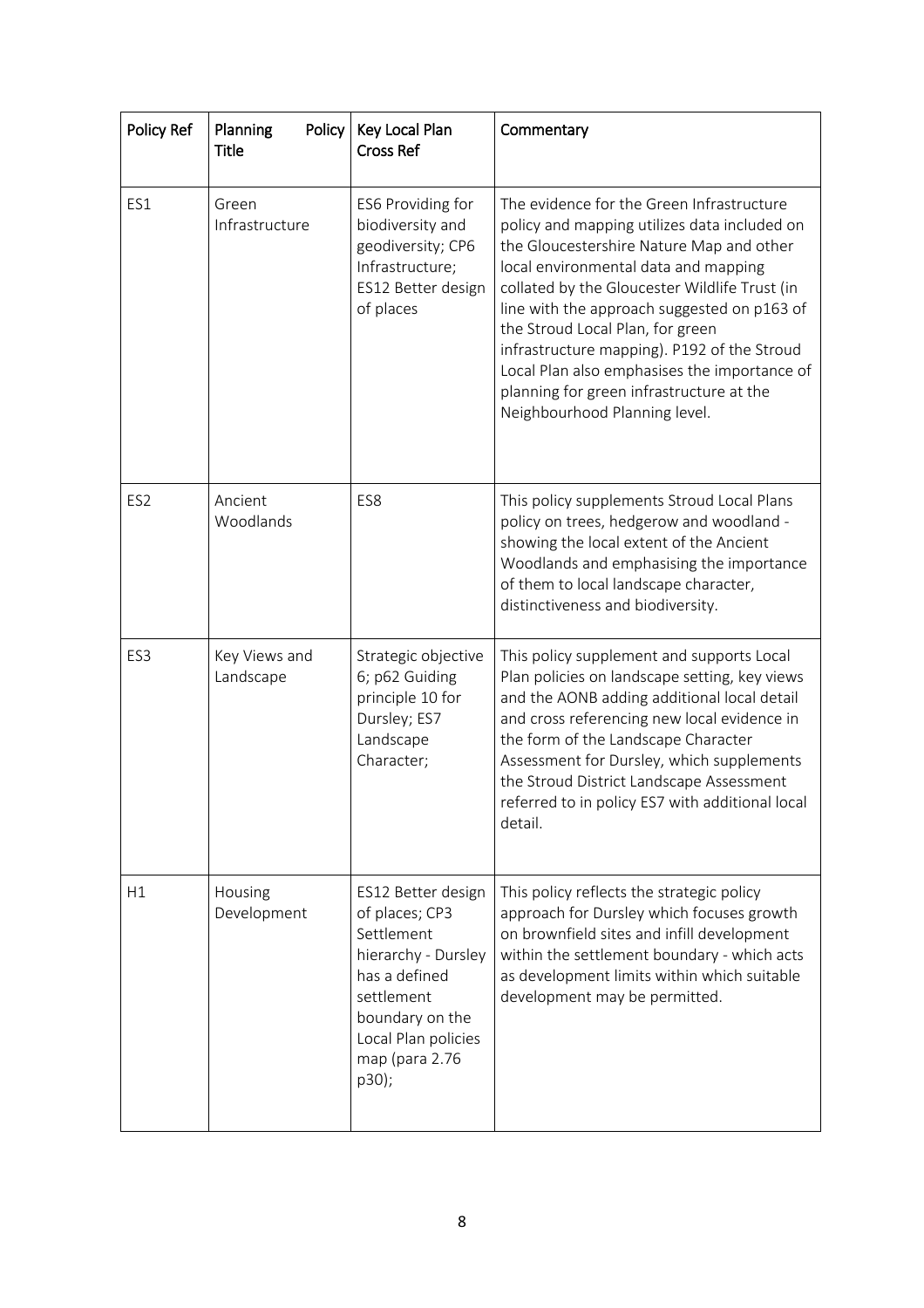| Policy Ref     | Planning<br>Policy<br><b>Title</b>                 | Key Local Plan<br><b>Cross Ref</b>                                                                                                      | Commentary                                                                                                                                                                                                                                                                                                                                                                                                                                                                                                      |
|----------------|----------------------------------------------------|-----------------------------------------------------------------------------------------------------------------------------------------|-----------------------------------------------------------------------------------------------------------------------------------------------------------------------------------------------------------------------------------------------------------------------------------------------------------------------------------------------------------------------------------------------------------------------------------------------------------------------------------------------------------------|
| H <sub>2</sub> | Housing Quality                                    | ES12 Better design<br>of places                                                                                                         | This policy reflects the aspirations of the<br>Local Plan policy on housing quality and high<br>quality design.                                                                                                                                                                                                                                                                                                                                                                                                 |
| E1             | Safeguarding<br><b>Employment Sites</b>            | EI1 Key<br>employment sites;<br>EI3 Small<br>employment sites                                                                           | This policy reiterates Local Plan policy on<br>safeguarding and improving employment<br>land within the NDP area. It provides<br>additional detail on the expectations of local<br>marketing for employment sites that are no<br>longer in use.                                                                                                                                                                                                                                                                 |
| E <sub>2</sub> | Encourage Start<br>up and New<br><b>Businesses</b> | Guiding principle 3<br>p62; ES12 Better<br>design of places;<br>CP11 New<br>Employment<br>development; EI3<br>Small employment<br>sites | This policy supports business growth in<br>Dursley reiterating the aspirations in the<br>Stroud Local Plan at a local level, and<br>highlighting local issues that should be<br>tackled by an applicant when submitting a<br>planning proposal.                                                                                                                                                                                                                                                                 |
| E <sub>3</sub> | Town Centre<br>Retail                              | CP12A; CP12C and<br>CP12D                                                                                                               | This policy supports the Stroud Local Plan<br>policy which identifies Dursley town centre as<br>a primary retail centre in a sustainable<br>location.                                                                                                                                                                                                                                                                                                                                                           |
| E4             | Visitor<br>Accommodation                           | Guiding principle<br>for Dursley 11 p62;<br>EI10 provision of<br>new tourism<br>opportunities;                                          | This policy supports the development of<br>visitor accommodation in Dursley, supporting<br>the aspirations of the Economic Strategy to<br>encourage and support the growth of the<br>tourism economy locally.                                                                                                                                                                                                                                                                                                   |
| D <sub>1</sub> | Character and<br>Design                            | ES12 Better design<br>of places - para                                                                                                  | This policy supplements high level design<br>policies in the Stroud Local Plan and links to<br>key local evidence, some of which, has been<br>prepared to support the NDP e.g. Dursley<br>Landscape Character Assessment (2015),<br>other evidence had been prepared to guide<br>town centre improvements e.g. Dursley<br>Urban Design Framework (2007). The Urban<br>Design Framework also refers to other key<br>historic and environmental assets identified<br>on the Local Plan proposals map and Historic |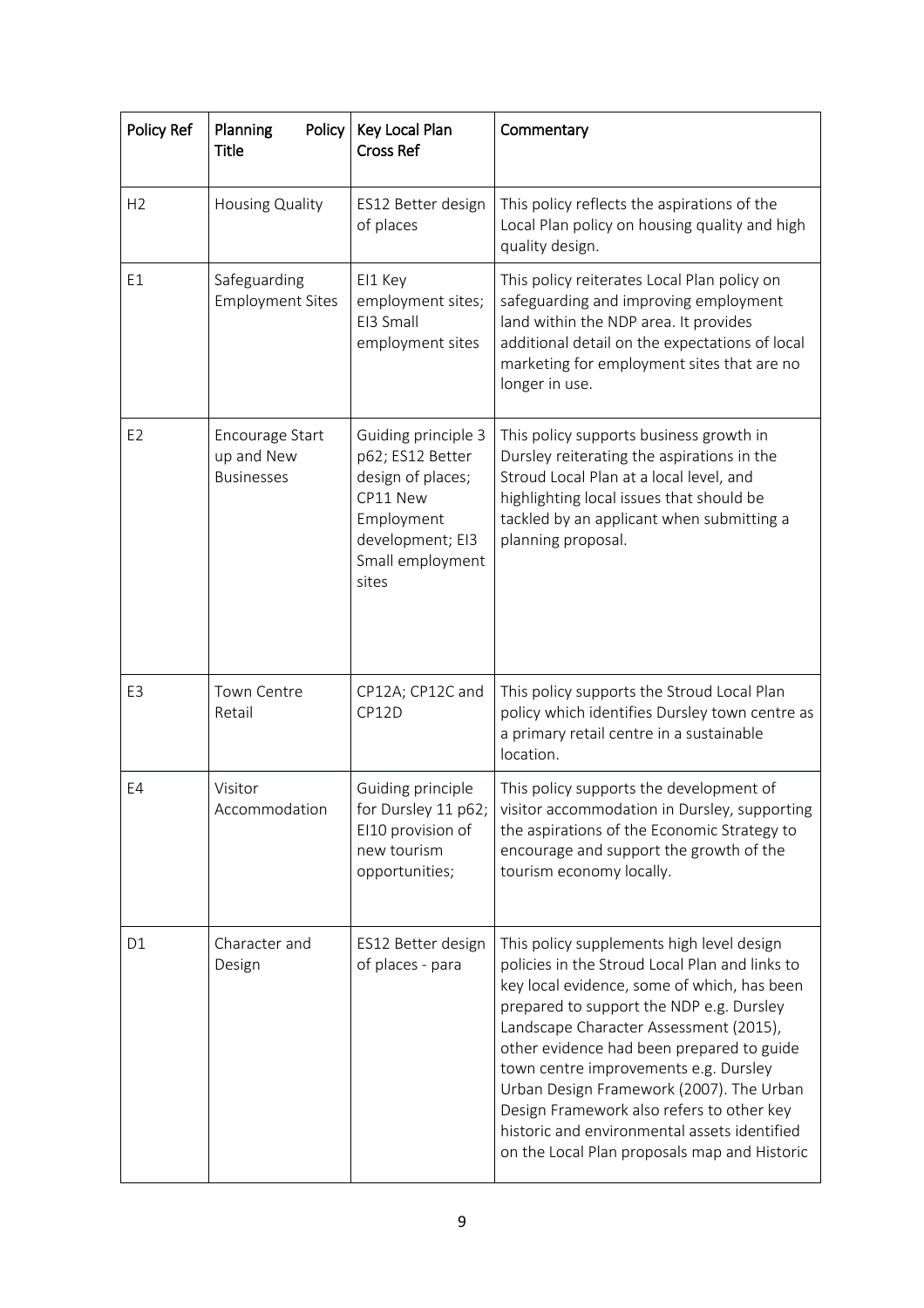| Policy Ref | Planning<br>Policy<br><b>Title</b> | Key Local Plan<br><b>Cross Ref</b>                                                                                                                                                               | Commentary                                                                                                                                                                                                                                                                                                                                                                                                                                                                                                                                   |
|------------|------------------------------------|--------------------------------------------------------------------------------------------------------------------------------------------------------------------------------------------------|----------------------------------------------------------------------------------------------------------------------------------------------------------------------------------------------------------------------------------------------------------------------------------------------------------------------------------------------------------------------------------------------------------------------------------------------------------------------------------------------------------------------------------------------|
|            |                                    |                                                                                                                                                                                                  | Environment record, which are repeated and<br>mapped here for the attention of applicants.                                                                                                                                                                                                                                                                                                                                                                                                                                                   |
| SF1        | Community<br>Facilities            | CP3 Settlement<br>hierarchy -<br>identifies Dursley<br>as an accessible<br>local service<br>centre; EI6<br>Protecting<br>community<br>facilities; ES15<br>provision of<br>outdoor play<br>space; | This policy adds local detail to the Stroud<br>level community facilities policy, identifying<br>and mapping key local facilities within<br>Dursley which should be protected, subject<br>to substantiated and justified reasons for<br>their loss. This is particularly important as<br>Dursley is identified as a first tier accessible<br>local service centre under CP3 Settlement<br>hierarchy policy.<br>In particular the policy supplements policy<br>E16, by providing additional detail and<br>mapping local community facilities. |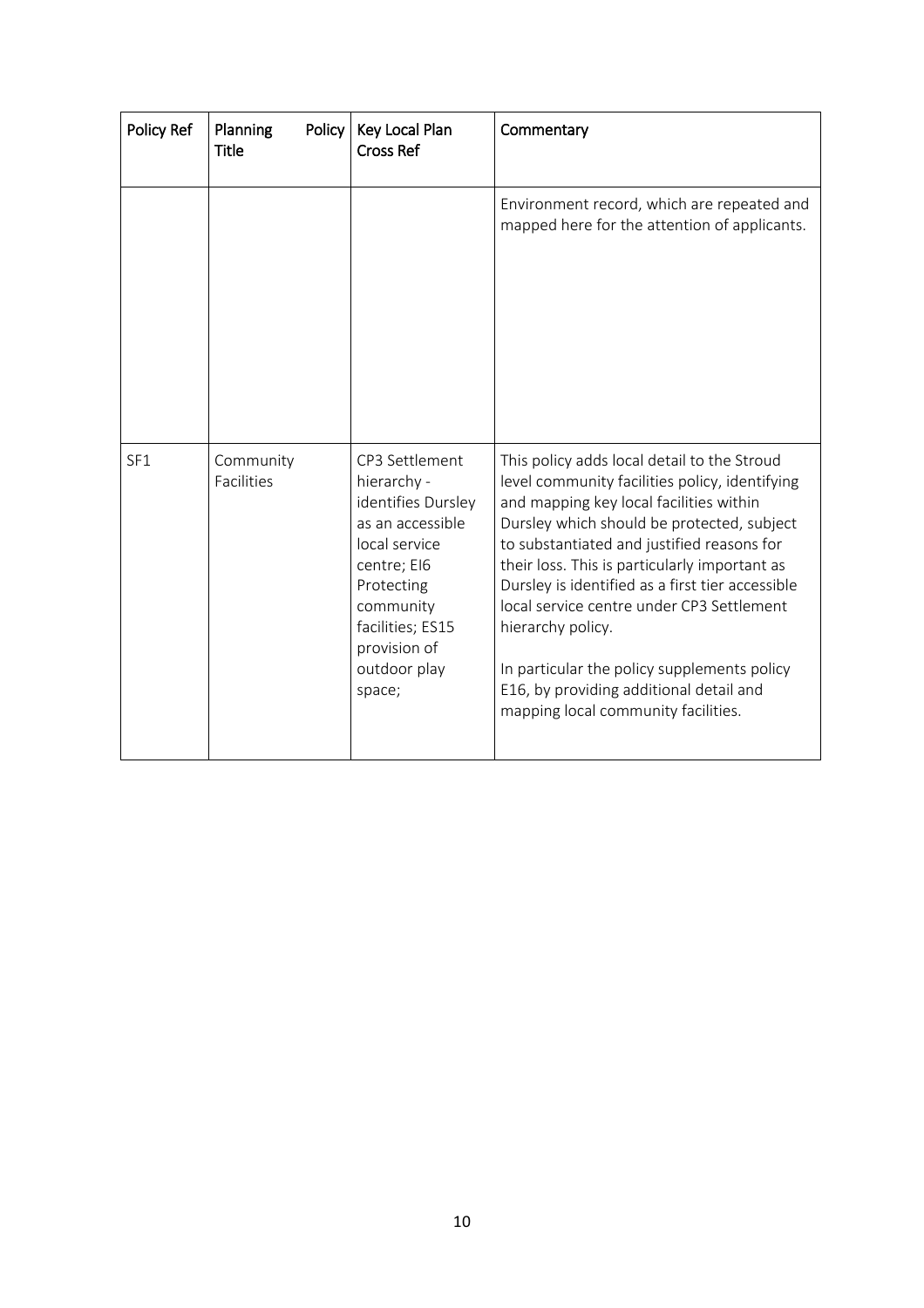| Policy Ref      | Planning<br>Policy<br><b>Title</b> | Key Local Plan<br><b>Cross Ref</b>                                         | Commentary                                                                                                                                                                                                                                                         |
|-----------------|------------------------------------|----------------------------------------------------------------------------|--------------------------------------------------------------------------------------------------------------------------------------------------------------------------------------------------------------------------------------------------------------------|
| SF <sub>2</sub> | Local Green Space<br>Designation   | <b>ES13 Protecting</b><br>open space - bullet<br>point D and final<br>para | The Stroud Local Plan does not include any<br>Local Green Space Designations; however, it<br>is possible for NDP to propose such<br>designations in line with national policy and<br>in line with the Stroud Local Plan policy ES12<br>which devolves this to NDP. |
|                 |                                    |                                                                            | The approach is in general conformity with<br>the Stroud Local Plan policies about Green<br>Infrastructure and Community Facilities,<br>which these Local Green Spaces from part of.                                                                               |
|                 |                                    |                                                                            | The evidence base produced relating to LGS<br>outlines why the green spaces proposed are<br>of importance to the community and are of<br>particular local significance in line with the<br>requirements of policy ES13.                                            |
|                 |                                    |                                                                            | See separate Dursley NDP - Local Green Space<br>Evidence Report (April 2018) for full details of<br>all correspondence related to 8 proposed<br>LGSD in plan.<br>In Summary                                                                                        |
|                 |                                    |                                                                            | 1. Kingshill House Play Park - Supported by<br>DTC landowner.                                                                                                                                                                                                      |
|                 |                                    |                                                                            | 2. Land off Hardings Drive - No response to<br>letter notifying the landowner of proposed<br>LGSD for land.                                                                                                                                                        |
|                 |                                    |                                                                            | All owned by SDC<br>3. Union Street Green<br>4. Long Street Town Green<br>5. Holywell Orchard<br>6. Cambridge Avenue Play Area<br>LGSD supported by SDC on basis these are<br>transferred to DTC.                                                                  |
|                 |                                    |                                                                            | 7. Land off Acacia Drive<br>8. Highfields Play Park & Field.<br>LGSD objected to by SDC. See SDCs detailed<br>response dated March 2018 in Local Green<br>Space Evidence Report.<br>These remain as proposed LGSD as per NDP<br>SGs vote in April 2018.            |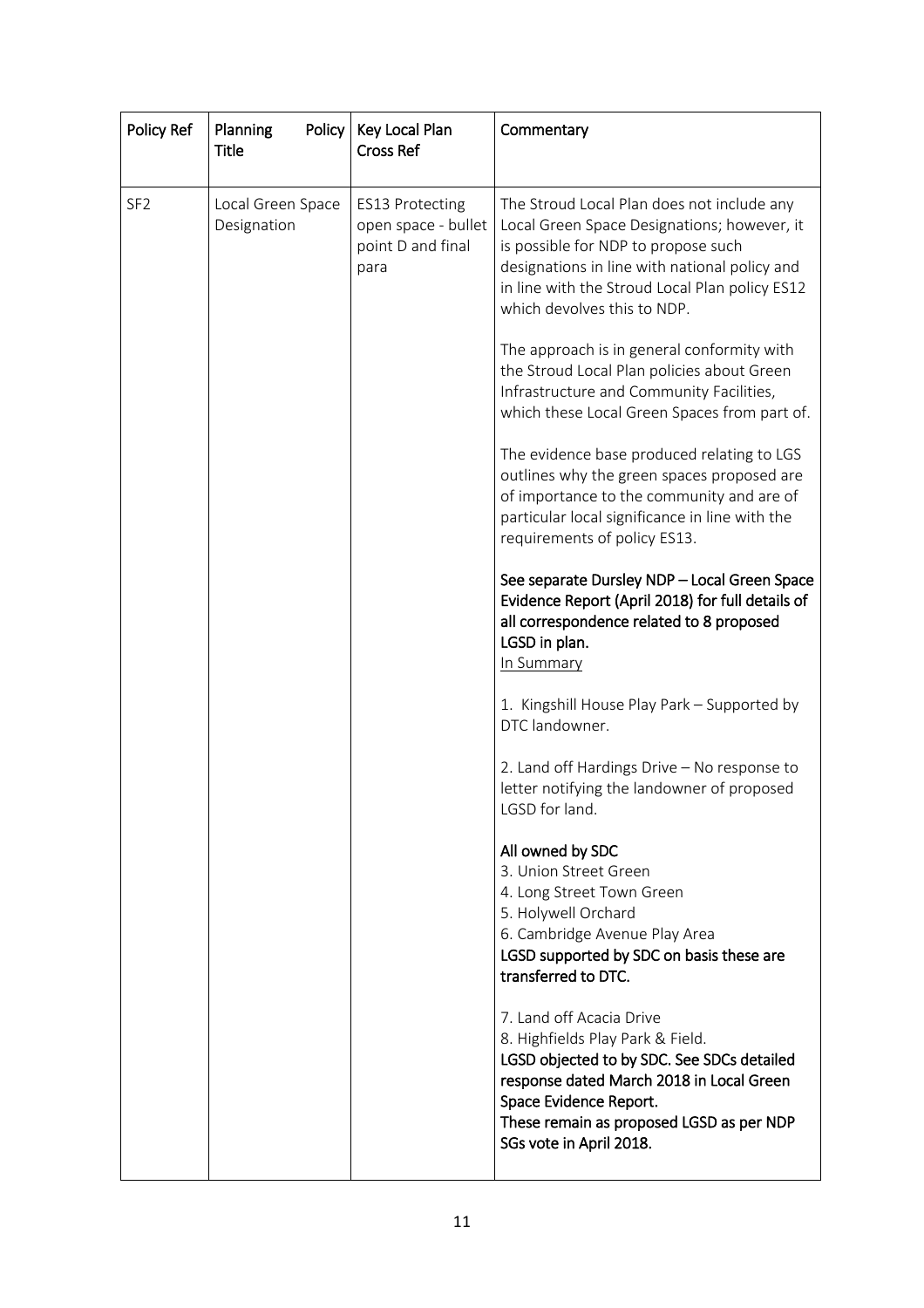| Policy Ref     | <b>Planning</b><br>Policy<br><b>Title</b>                 | Key Local Plan<br><b>Cross Ref</b>                                                                                                                                               | Commentary                                                                                                                                                                                                                                                               |
|----------------|-----------------------------------------------------------|----------------------------------------------------------------------------------------------------------------------------------------------------------------------------------|--------------------------------------------------------------------------------------------------------------------------------------------------------------------------------------------------------------------------------------------------------------------------|
| T1             | Car Parking                                               | Appendix 2 car<br>parking standards<br>- Tables A, B & C                                                                                                                         | This is an encouraging policy only which<br>supports the provision of additional car<br>parking spaces in new development over and<br>above the Stroud Local Plan parking<br>standards. As it is not a requiring policy it is<br>considered to be in general conformity. |
| T <sub>2</sub> | Improve<br>connections for<br>pedestrians and<br>cyclists | CP5 Strategic site<br>connectivity; EI13<br>Protecting and<br>extending cycle<br>routes; SA3<br>strategic site at<br>Cam; EI11<br>Promoting sport,<br>leisure and<br>recreation. | This policy supports the delivery of the<br>Stroud Local Plan policy on this matter, and<br>the delivery of the strategic Cam, Dursley and<br>Uley cycleway, and links to the national cycle<br>route.                                                                   |

*Table 2: Dursley NDP General Planning/Land Use Policies in relation to Strategic Local Policies*

#### C4 Be compatible with EU obligations

- C4.1 The Neighbourhood Plan is compatible with EU obligations around human rights, habitat protection and environmental impacts. Specifically:
	- i. Where local green space designations, and development locations are proposed consultation and notification of inclusion in the NDP has occurred with the landowners concerned. In addition others who are affected by the proposals have been adequately consulted and have had the opportunity to comment on the proposals. The details of the consultation on the Plan are outlined in the Draft Consultation Statement<sup>12</sup>and specific consultation on proposed Local Green space Designation is included in the Local Green Space Evidence Report.
	- ii. The Dursley Neighbourhood Plan group has prepared an evidence base which includes well documented evidence to underpin the policy approach $^{13}$ .
	- iii. Stroud District Council, in line with the requirements of the European Directive 2001/42/EC, has an obligation to determine whether the Plan is likely to have significant environmental effects. To this end, Stroud District Council prepared a Strategic Environmental Assessment Screening Opinion<sup>14</sup>, in January 2018, which confirmed that a Strategic Environmental Assessment is not required.

<sup>&</sup>lt;sup>12</sup> Dursley NDP Consultation Statement

<sup>&</sup>lt;sup>13</sup> Dursley NDP Evidence Base

<sup>14</sup> Dursley NDP – SEA and HRA Screening Report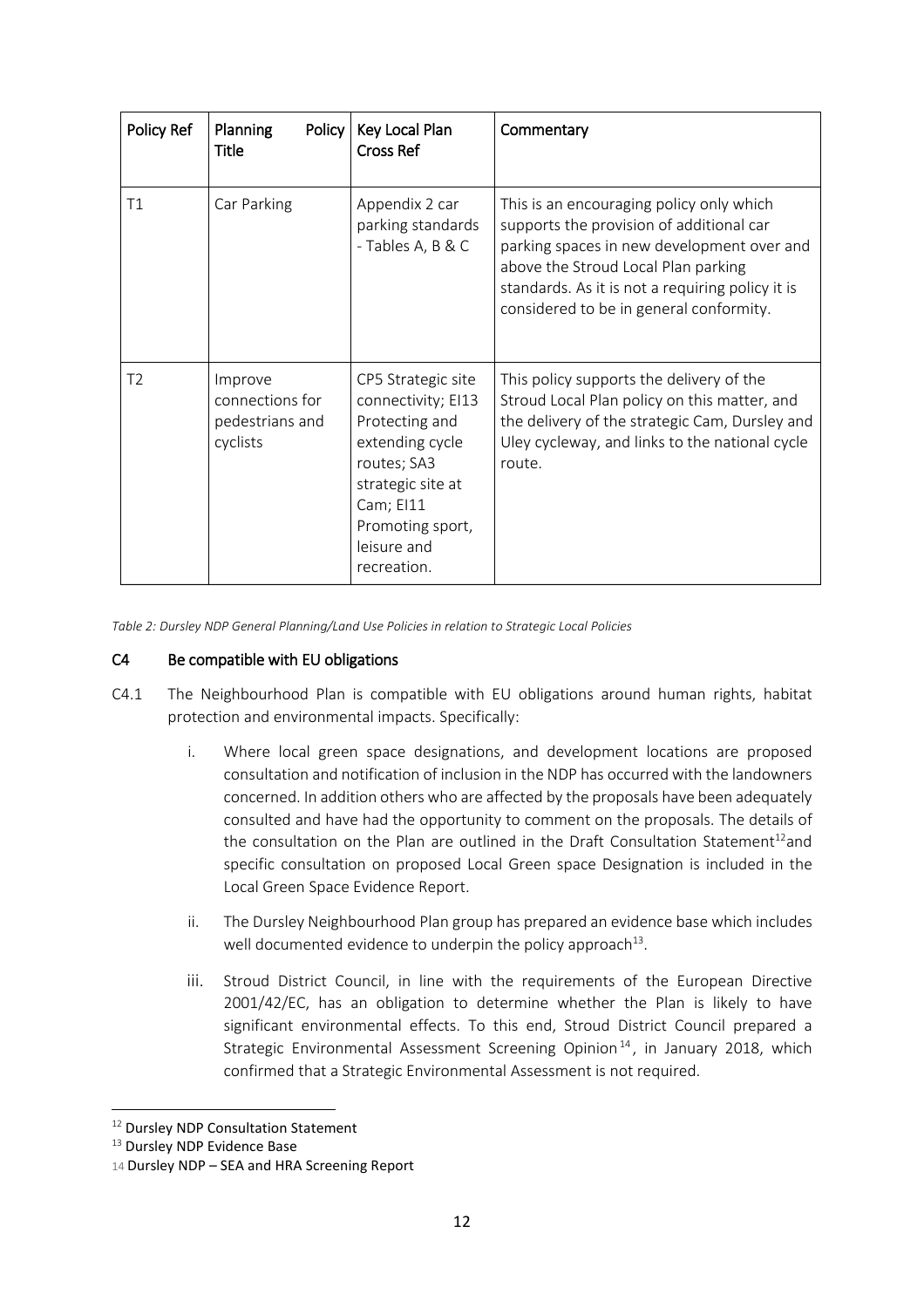iv.  $\;$  In addition, the Habitat Regulations Screening Opinion $^{15}$ , carried out by Stroud District Council in January 2018 concluded that an Appropriate Assessment will not be required

<sup>15.</sup> Dursley NDP SEA and HRA Screening Report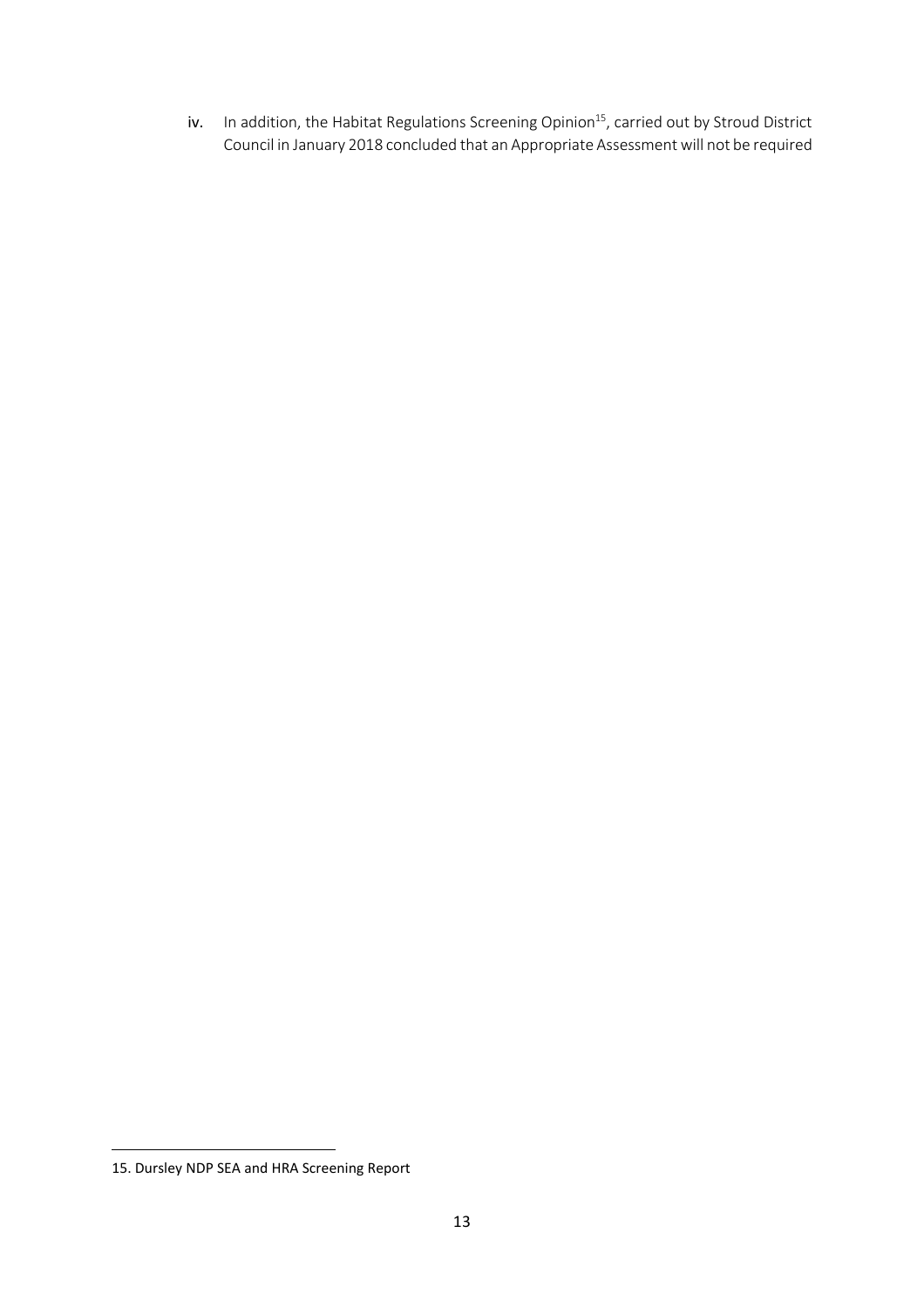Appendix 1 – Designated Dursley Neighbourhood Plan Area

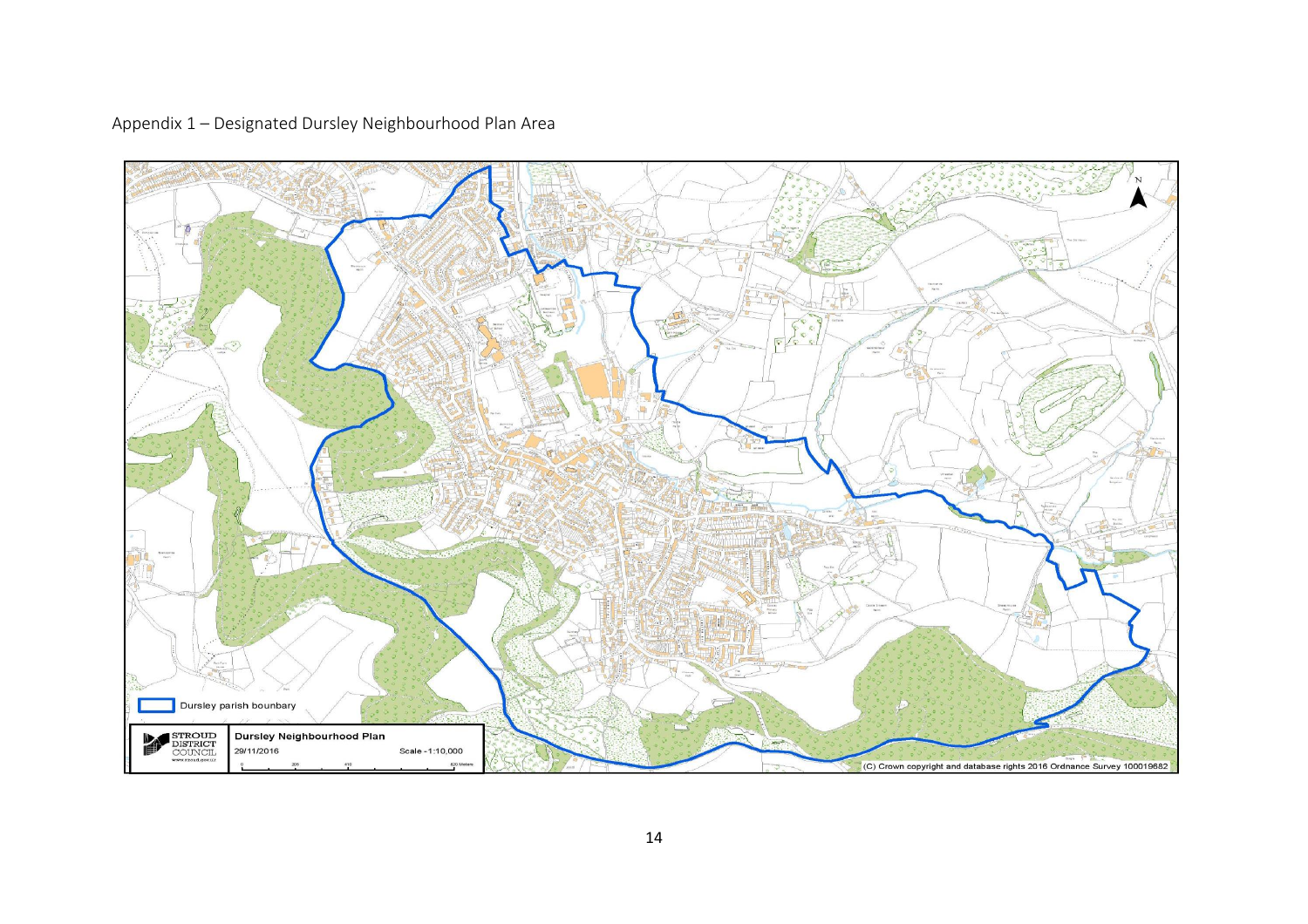Appendix 2

Assessment of the contribution of the Dursley Neighbourhood Development Plan to the achievement of sustainable development.

# Dursley Neighbourhood Development Plan

2018 – 2031

15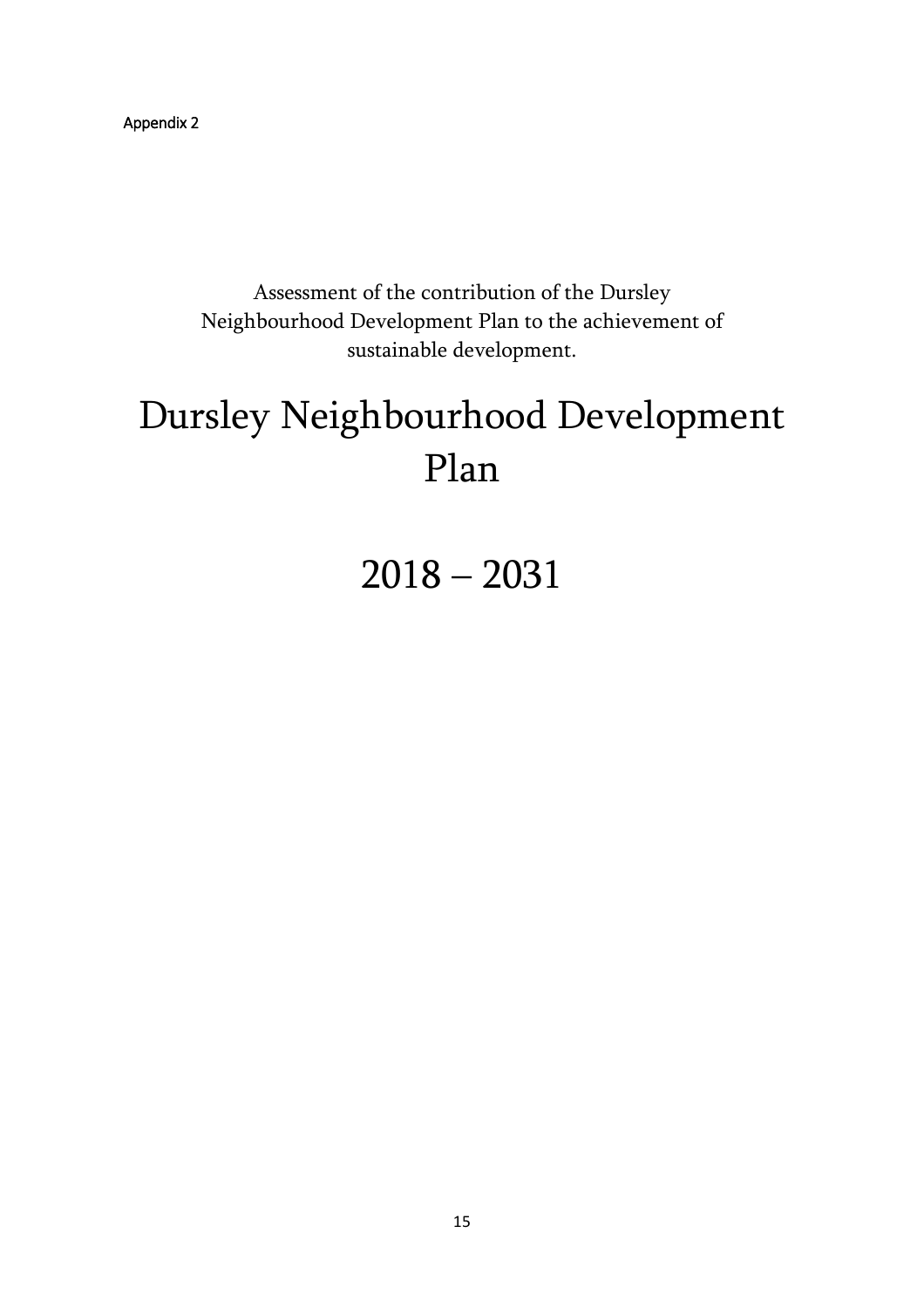### Introduction:

Contributing to the achievement of sustainable development is a basic condition neighbourhood development plans must meet if they are to proceed to a referendum. In order to demonstrate that a draft neighbourhood plan contributes to sustainable development,sufficient and proportionate evidence should be presented on how the draft neighbourhood plan guides development to sustainable solutions.

There is no legal requirement for a neighbourhood plan to have a sustainability appraisal. However, one of the key aims of the Dursley Neighbourhood Plan is to contribute to the environmental, social and economic sustainability of Dursley.

The table below demonstrates how the policies in the Dursley Neighbourhood Plan contribute to the sustainability objectives set out by the Sustainability Appraisal of the adopted Stroud District Local Plan. This assessment format uses and follows the template guidance provided by Stroud District Council for Neighbourhood Plans.

| <b>Topic</b> | <b>Objectives</b>                                | <b>NDP Response</b>                                                                                                     | Type of impact            |
|--------------|--------------------------------------------------|-------------------------------------------------------------------------------------------------------------------------|---------------------------|
|              |                                                  |                                                                                                                         | Positive/neutral/negative |
| Air          | Ensure that air quality<br>continues to improve. | Transport policy T2<br>seeks to improve<br>connections for<br>cyclists and<br>pedestrians reducing<br>car use.          | Positive                  |
|              |                                                  | The associated Cam,<br>Dursley and Uley<br>Greenway project,<br>supported by Stroud<br>DC will further<br>support this. |                           |
|              |                                                  | By improving and<br>retaining                                                                                           |                           |

### Assessment: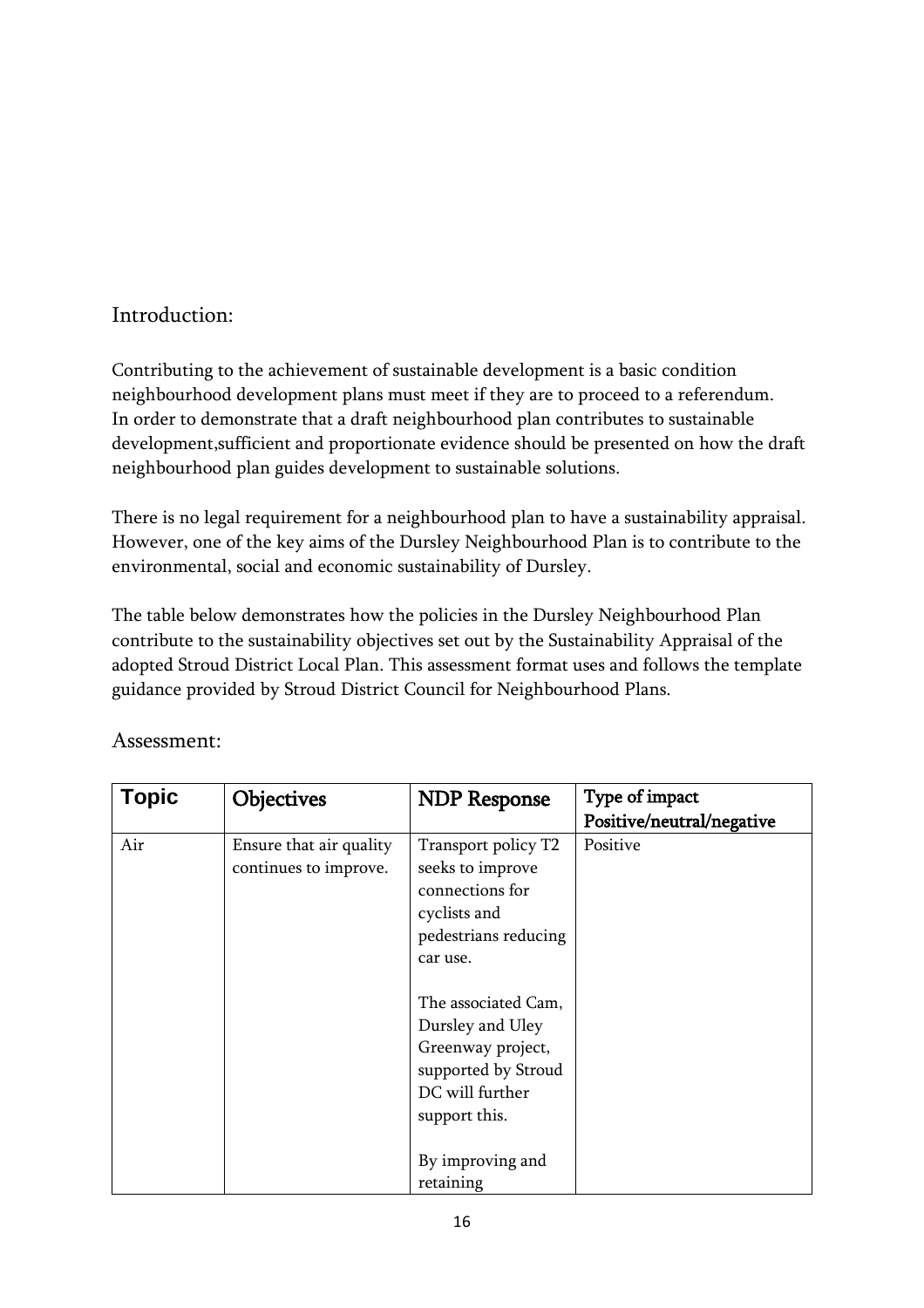| Topic                           | <b>Objectives</b>                                                                                                                                                                                                                                                                                                               | <b>NDP Response</b>                                                                                                                                                                                                                                                                    | Type of impact            |
|---------------------------------|---------------------------------------------------------------------------------------------------------------------------------------------------------------------------------------------------------------------------------------------------------------------------------------------------------------------------------|----------------------------------------------------------------------------------------------------------------------------------------------------------------------------------------------------------------------------------------------------------------------------------------|---------------------------|
|                                 |                                                                                                                                                                                                                                                                                                                                 |                                                                                                                                                                                                                                                                                        | Positive/neutral/negative |
|                                 |                                                                                                                                                                                                                                                                                                                                 | community facilities<br>including local<br>green spaces in the<br>town Policies SF1 1<br>and SF2 and<br>supporting local<br>employment<br>Policies E1-E4 the<br>need to travel is<br>reduced supporting<br>improvements to air<br>quality.                                             |                           |
| Biodiversity                    | Create, protect,<br>enhance, restore and<br>connect habitats,<br>species and/or sites of<br>biodiversity or<br>geological interest.                                                                                                                                                                                             | Policies ES1, ES2<br>and ES3 seek to<br>protect biodiversity<br>including ancient<br>woodlands,<br>landscape character<br>and facilities well<br>connected green<br>spaces.                                                                                                            | Positive                  |
| Climate<br>change<br>mitigation | Implement energy<br>efficiency through<br>building design to<br>maximise the re-use of<br>land and buildings,<br>recycle building<br>materials and use<br>renewable sources of<br>energy.<br>Implement strategies<br>that help mitigate<br>global warming and<br>adapt to unavoidable<br>climate change within<br>the District. | Energy efficiency is<br>considered to be<br>adequately covered<br>in Stroud DC policy.<br>The effective use of<br>land is encouraged<br>through supporting<br>development on<br>brownfield sites.<br>These are identified<br>as potential areas for<br>enhancement<br>within the plan. | Positive                  |
| Community<br>& Wellbeing        | Meet the challenge of a<br>growing and ageing<br>population.<br>Encourage social<br>inclusion, equity, the<br>promotion of equality                                                                                                                                                                                             | Policy SF1 seeks to<br>safeguard existing<br>community facilities<br>and further improve<br>the offer.                                                                                                                                                                                 | Positive                  |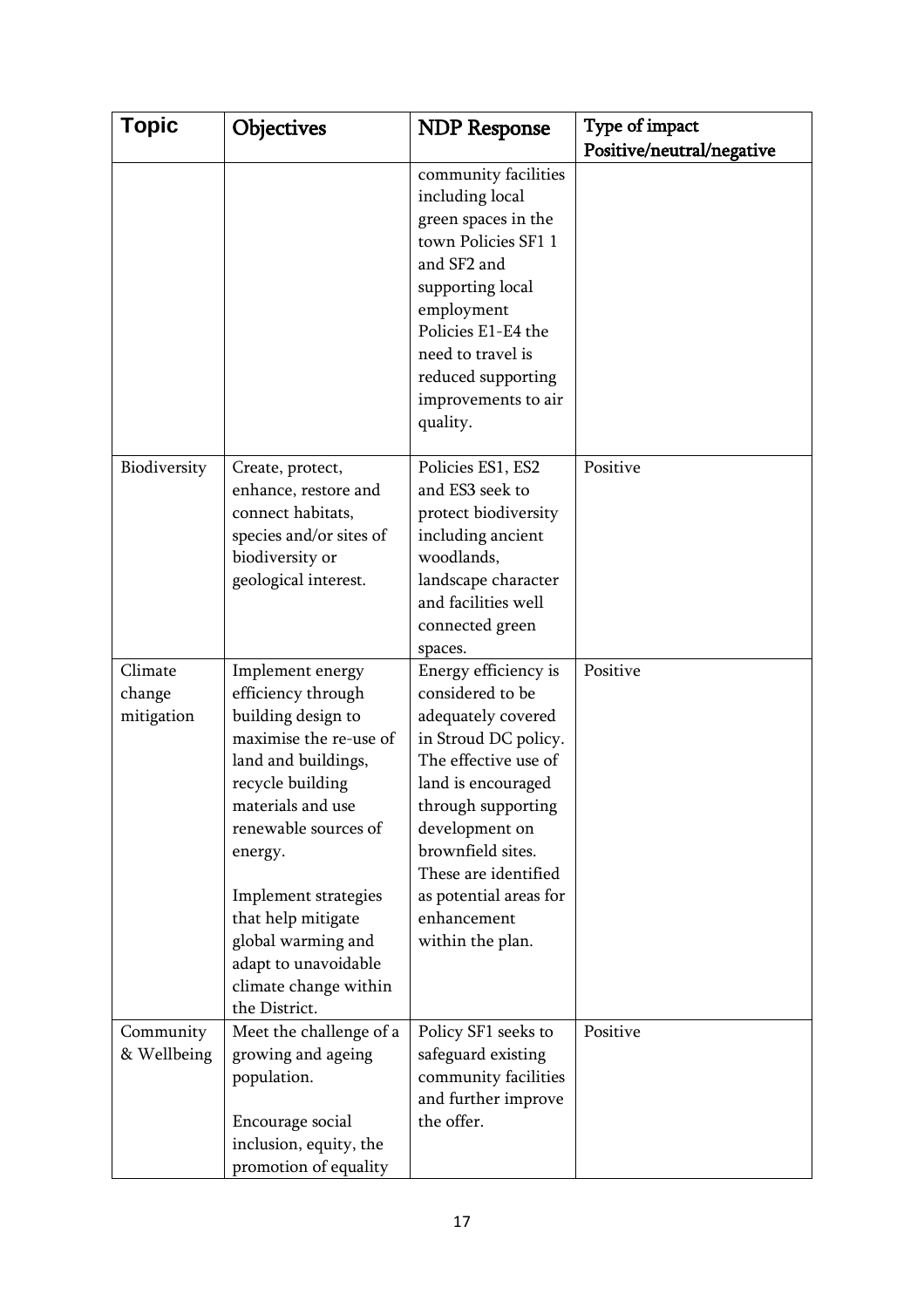| <b>Topic</b>            | Objectives                                                                                                                                                                                                                                                                                | <b>NDP Response</b>                                                                                                                                                                                                                             | Type of impact            |
|-------------------------|-------------------------------------------------------------------------------------------------------------------------------------------------------------------------------------------------------------------------------------------------------------------------------------------|-------------------------------------------------------------------------------------------------------------------------------------------------------------------------------------------------------------------------------------------------|---------------------------|
|                         | and a respect for<br>diversity.<br>Maintain and improve<br>the community's<br>health with accessible<br>healthcare for<br>residents.<br>Increase levels of<br>physical activity<br>especially among the<br>young.<br>Reduce crime and anti-<br>social behaviour.<br>Provide access to the | Policy SF2 seeks to<br>designate local<br>green spaces for the<br>enjoyment by the<br>local community.<br>In addition, projects<br>to further develop<br>community<br>wellbeing and<br>improved access to<br>facilities included in<br>the NDP. | Positive/neutral/negative |
|                         | countryside and<br>appropriate land for<br>leisure and recreation<br>use                                                                                                                                                                                                                  |                                                                                                                                                                                                                                                 |                           |
| Economy &<br>Employment | Support a strong,<br>diverse, vibrant and<br>sustainable local<br>economy to foster                                                                                                                                                                                                       | Policy E1 seeks to<br>protect existing<br>employment sites.                                                                                                                                                                                     | Positive                  |
|                         | balanced economic<br>growth.                                                                                                                                                                                                                                                              | Policy E2 seeks to<br>encourage start-ups<br>and new businesses.                                                                                                                                                                                |                           |
|                         | Develop the local<br>economy within its<br>environmental limits.                                                                                                                                                                                                                          | Policy E3 seeks to<br>maintain and<br>enhance the vitality                                                                                                                                                                                      |                           |
|                         | Maintain and enhance<br>employment<br>opportunities within<br>the District to meet                                                                                                                                                                                                        | and viability of<br>Dursley Town<br>Centre.                                                                                                                                                                                                     |                           |
|                         | both current and future<br>needs.                                                                                                                                                                                                                                                         | Policy E4 seeks to<br>encourage the<br>adequate provision<br>of visitor<br>accommodation.                                                                                                                                                       |                           |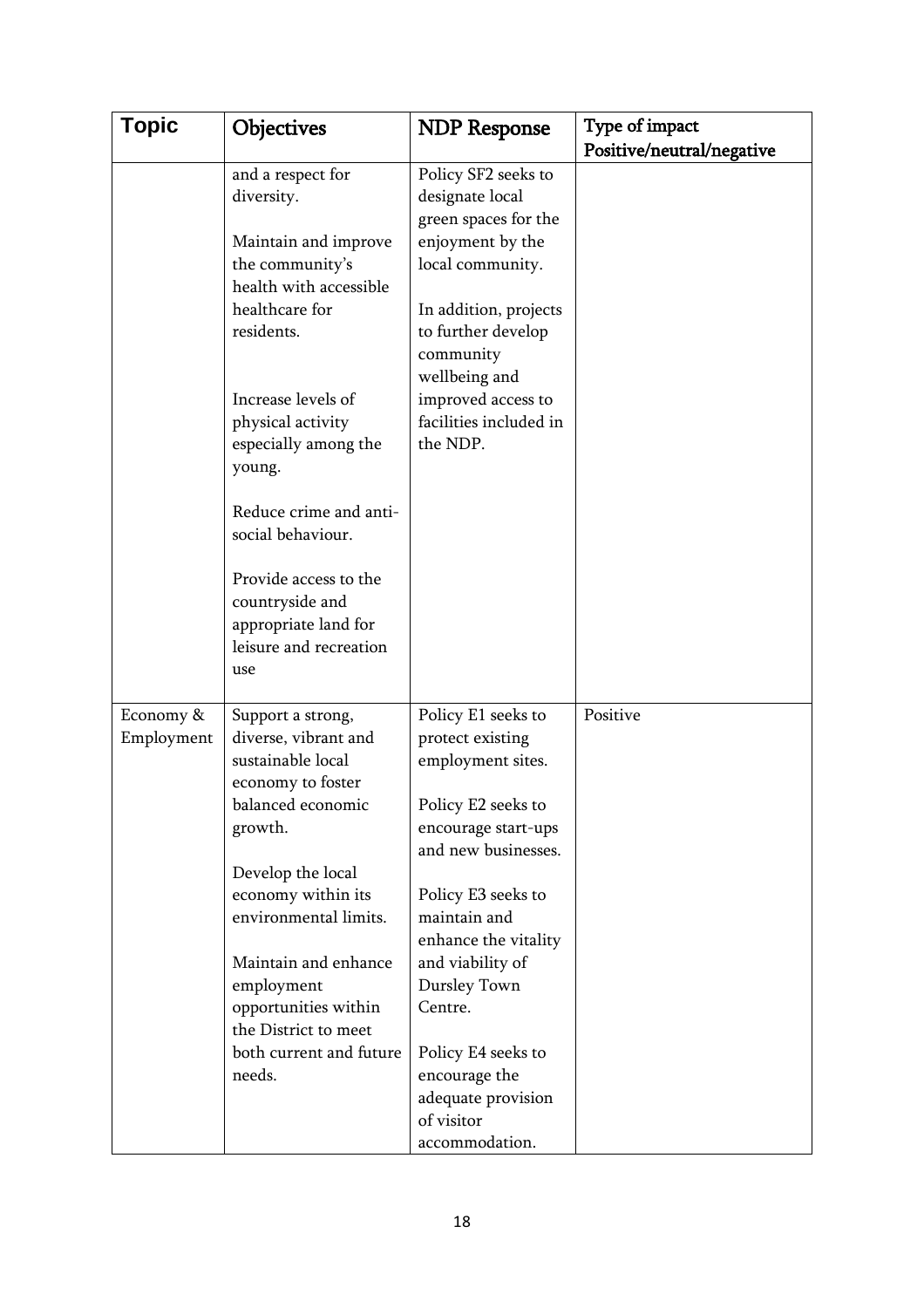| <b>Topic</b>                 | Objectives                                                                                                                                                                                                                         | <b>NDP Response</b>                                                                                                                                                                                                                            | Type of impact                        |
|------------------------------|------------------------------------------------------------------------------------------------------------------------------------------------------------------------------------------------------------------------------------|------------------------------------------------------------------------------------------------------------------------------------------------------------------------------------------------------------------------------------------------|---------------------------------------|
| Housing                      | Provide affordable and<br>decent housing to meet<br>local needs.                                                                                                                                                                   | Policies H1 and H2<br>seek to ensure high<br>quality and<br>adaptable housing<br>and supports<br>development on<br>infill sites and the<br>associated<br>development<br>location<br>commentary.                                                | Positive/neutral/negative<br>Positive |
| Landscape &<br>Heritage      | Reinforce local<br>distinctiveness local<br>environmental quality<br>and amenity through<br>the conservation and<br>enhancement of the<br>built and cultural<br>heritage.<br>Conserve and enhance<br>landscapes and<br>townscapes. | Policies D1 and TC1<br>seek to ensure high<br>quality design and<br>response to local<br>character.<br>Policies D1 and TC1<br>refer to existing<br>townscape character<br>and the defined<br>character areas and<br>urban design<br>framework. | Positive                              |
| Soil                         | Protect and enhance<br>soil quality                                                                                                                                                                                                | Soil quality is<br>considered to be<br>adequately covered<br>in Stroud DC policy<br>e.g. protection of<br>high grade<br>agricultural land and<br>designated<br>allotment sites.                                                                | Neutral                               |
| Transport &<br>Accessibility | Promote traffic<br>reduction and<br>encourage more<br>sustainable alternative<br>forms of transport.<br>Restore, manage and<br>promote the canal<br>towpaths as part of the<br>transport<br>infrastructure.                        | Policies T1 and T2<br>and associated<br>transport projects<br>seek to prioritise<br>sustainable forms of<br>transport and<br>support walking and<br>cycling modes.<br>N/A                                                                      | Positive                              |